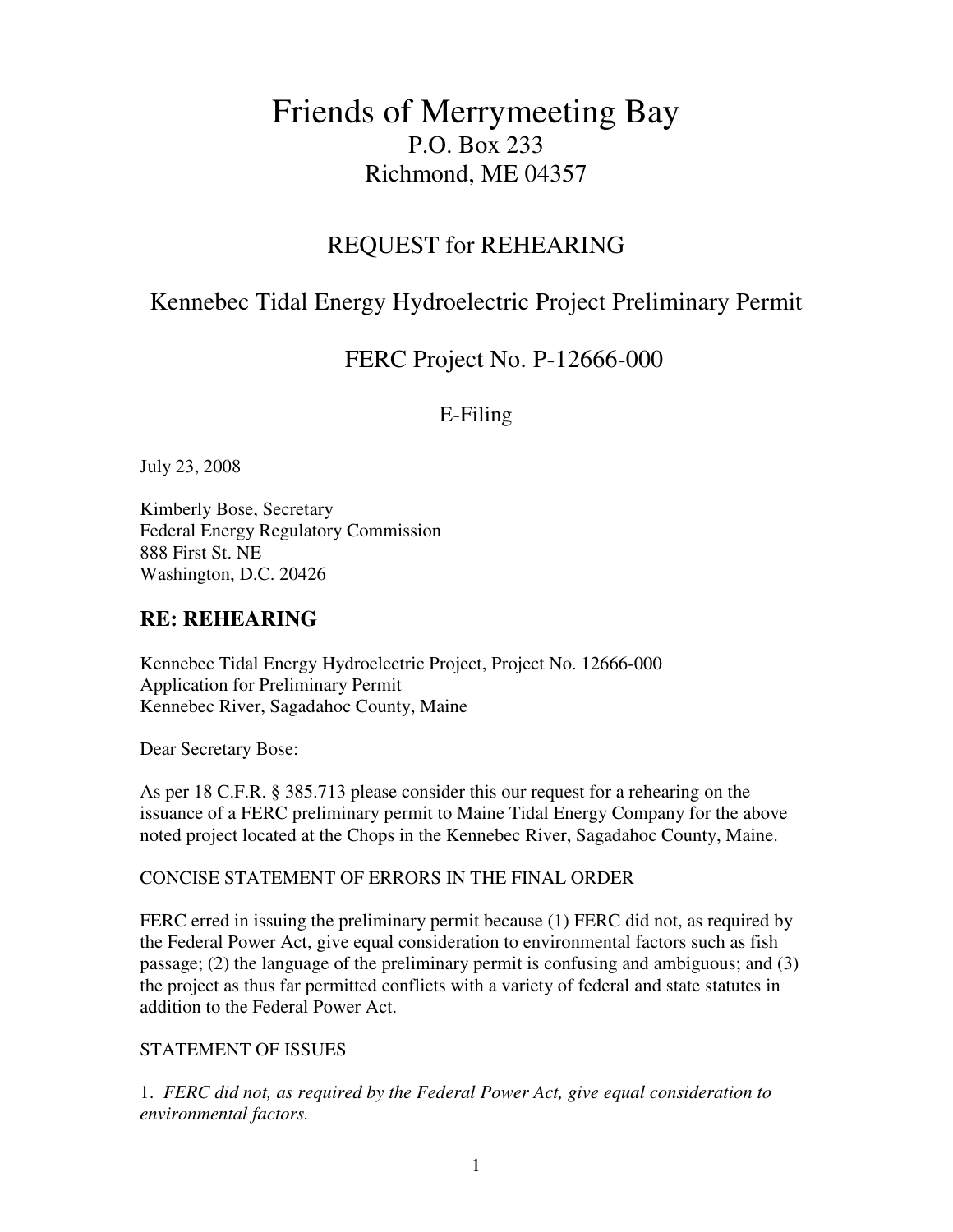We submit this permit has been issued in error since the proposed project conflicts hopelessly with several laws relating to the protection of natural resources. The project as described by the applicants is simply incompatible with this unique site and FERC is ignoring the obvious conflicts in allowing it to proceed. If FERC's sole purpose in issuing preliminary permits were to reserve a site for a technically and financially qualified applicant then environmental aspects of the project would be irrelevant.

To the contrary, FERCs enabling document, the Federal Power Act, dictates expressly that environmental factors such as fish passage must be given equal consideration.

#### **The Federal Power Act: (16 U.S.C. Chapter 12) [Italics added for emphasis]**

#### Sec. 797(e)

"In deciding whether to issue any license under this subchapter for any project, the Commission, in addition to the power and development purposes for which licenses are issued, *shall give equal consideration to the purposes of energy conservation, the protection, mitigation of damage to, and enhancement of, fish and wildlife (including related spawning grounds and habitat), the protection of recreational opportunities, and the preservation of other aspects of environmental quality.* 

#### Sec. 803:

"All licenses issued under this subchapter shall be on the following conditions:

(a) Modification of plans; factors considered to secure adaptability of project; recommendations for proposed terms and conditions

 (1) That the project adopted, including the maps, plans, and specifications, shall be such as in the judgment of the Commission will be best adapted to a comprehensive plan for improving or developing a waterway or waterways for the use or benefit of interstate or foreign commerce, for the improvement and utilization of water-power development, *for the adequate protection, mitigation, and enhancement of fish and wildlife (including related spawning grounds and habitat), and for other beneficial public uses,* including irrigation, flood control, water supply, and recreational and other purposes referred to in section 797(e) of this title  $\langle 1 \rangle$  if necessary in order to secure such plan the Commission shall have authority to require the modification of any project and of the plans and specifications of the project works before approval."

(j) "Fish and wildlife protection, mitigation and enhancement; consideration of recommendations; findings

(1) *That in order to adequately and equitably protect, mitigate damages to, and enhance, fish and wildlife (including related spawning grounds and habitat)*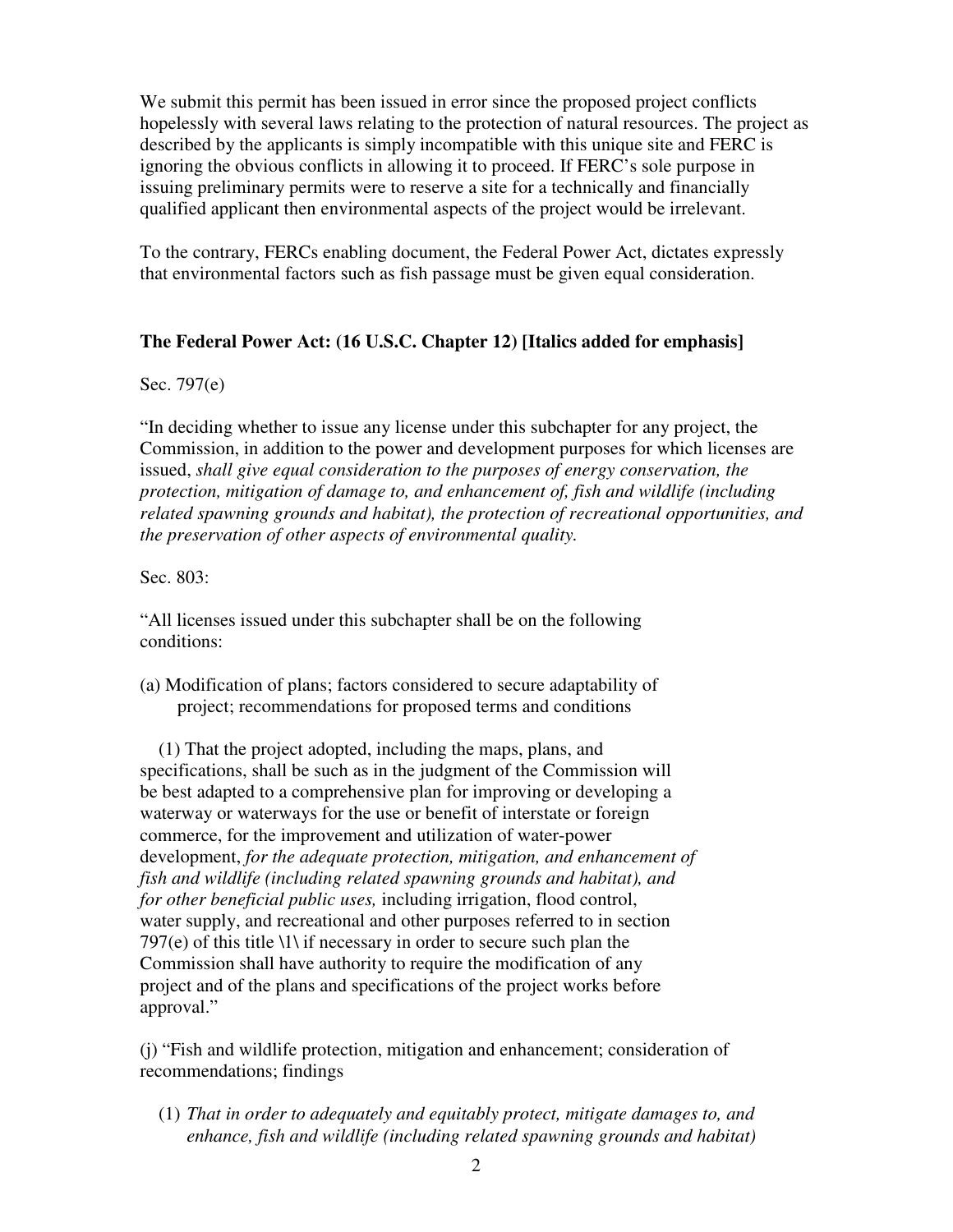*affected by the development, operation, and management of the project, each license issued under this subchapter shall include conditions for such protection, mitigation, and enhancement.* Subject to paragraph (2), such conditions shall be based on recommendations received pursuant to the Fish and Wildlife Coordination Act (16 U.S.C. 661 et seq.) from the National Marine Fisheries Service, the United States Fish and Wildlife Service, and State fish and wildlife agencies."

While specific conditions for "protection, mitigation and enhancement" of fish and wildlife *shall* be based on recommendations from the various fish and wildlife agencies, in *deciding to issue any license* it is the Commission which "*shall give equal consideration* to the purposes of energy conservation, the protection, mitigation of damage to, and enhancement of, fish and wildlife (including related spawning grounds and habitat), the protection of recreational opportunities, and the preservation of other aspects of environmental quality."

It is not acceptable for FERC in issuing even a preliminary permit to essentially discount giving equal consideration or postponing environmental analyses or just passing this responsibility on to fish and wildlife agencies at some future date. The Kennebec River has a comprehensive management plan, albeit old, [Kennebec River Resource Management Plan: Balancing Hydropower and Other Uses. State Planning Office 1993] meant to comply with "An Act to Ensure Notification and Participation by the Public in Licensing and Relicensing of Hydroelectric Dams and to Further Ensure the Equal Consideration of Fisheries and Recreational Uses in Licensing and Relicensing,", codified at 12 MRSA §407. The Kennebec plan stresses the importance and uniqueness of the River and the Merrymeeting Bay area in particular where the project is proposed:

"The Edwards Dam is the first obstruction encountered by sea-run fish making their way up the Kennebec River to spawn. As such, it is the greatest obstacle to restoration of the Kennebec's fisheries resources and must be removed. It should be noted that one of the major reasons for designating the lower Kennebec and Merrymeeting Bay as an outstanding river segment is because of the diversity and uniqueness of anadromous fish resources in the lower river. These anadromous fish resources are significantly dependent upon spawning habitat above the Augusta dam."

Edwards Dam has been removed and fish restoration continues in full swing. If the Chops Project goes through, that project can be substituted for the "Edwards Dam" and "Augusta dam" in the paragraph above and Maine will have taken a giant and illegal step backward in violation of the Clean Water Act and Maine Surface Water Classification statutes.

The courts have made clear [NATIONAL WILDLIFE FEDERATION, IDAHO WILDLIFE FEDERATION, Petitioners, and THE NEZ PERCE TRIBE, Intervenor-Petitioner, v. FEDERAL ENERGY REGULATORY COMMISSION, Respondent. No. 84-7325. 801 F.2d 1505; 1986 U.S. App. LEXIS 31405; 17 ELR 20111] that a preliminary permit is an integral part of the licensing process. National Wildlife Federation v. Federal Energy Regulatory Commission, 801 F.2d (9th Cir. 1986). The court in NWF v. FERC stated, 801 F.2d at 1514: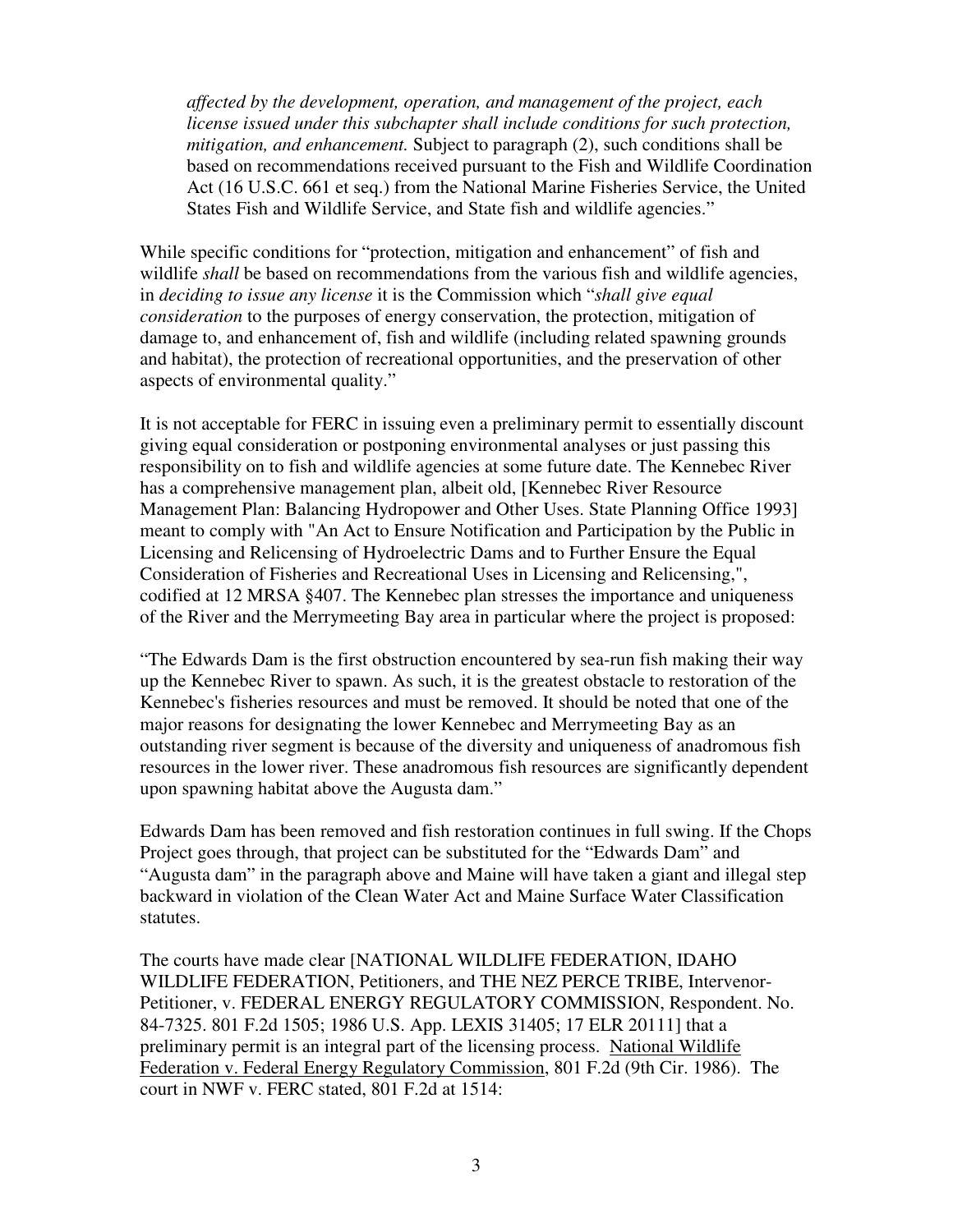Moreover, after holding hearings, developing a record, and soliciting further comments on the issuance of preliminary permits, the Commission can hardly argue it was not a "relevant stage" of the licensing process. As we have seen, issuance of preliminary permits and the formulation of their articles are of central importance in the process of licensing. *Northern Colorado Water Conservancy District v. FERC, 235 U.S. App. D.C. 79, 730 F.2d 1509, 1512 (D.C. Cir. 1984).*

And, that once a preliminary permit is issued, certain environmental considerations may become much more difficult to consider:

First, the grant of a preliminary permit increases the chances that a license will be granted to that applicant by eliminating the incentive for others to file competing license applications since the permittee is given a statutory priority and the right to amend.

 $\begin{array}{ccc} \ast & \ast & \ast \\ \end{array}$ 

Moreover, once major expenditures have been made towards developing license applications for particular sites, which occurs upon the granting of preliminary permits, it will be much more difficult to create a plan that puts that site off-limits. *See Environmental Defense Fund, Inc. v. Andrus, 596 F.2d 848, 853 (9th Cir. 1979)*.

There is much discussion in this decision of the Northwest Power Act requirements for a basin-wide comprehensive plan for hydro development and its effects, uniform studies and cumulative impacts, which are similar to the Federal Power Act requirements:

As the Federal Power Commission has recognized, "the concept of considering a particular water-shed as a whole is the backbone of the Federal Power Act." *The California Oregon Power Co.*, 23 F.P.C. 59, 61 (1960).

\* \* \*

All of the evidence received at the hearings supported the need for development of a comprehensive plan before issuing preliminary permits, and for requiring permittees to study cumulative impacts. [FN 13:} For example, Lorraine Bodi of the U.S. National Marine Fisheries Service stated that unless a comprehensive plan were first developed, "you can't see whether the studies [conducted under the preliminary permit] are helpful to accomplish the objective." Harold Miles of Idaho Consumer Affairs, Inc. testified that development of a comprehensive plan before issuing licenses was needed to direct developers to conduct the necessary studies. Jack Griswold of the Forest Service indicated that if a comprehensive plan were not developed before issuing preliminary permits, studies conducted by developers would frequently be inadequate and would have to be entirely redone. Tom Haislip, a developer, indicated that even a tentative comprehensive plan, or a plan limited to stream reaches instead of basinwide, identifying likely and unlikely development sites, would be a boon to developers because they would not have to spend money to study unfruitful developments. Roy Heberger, a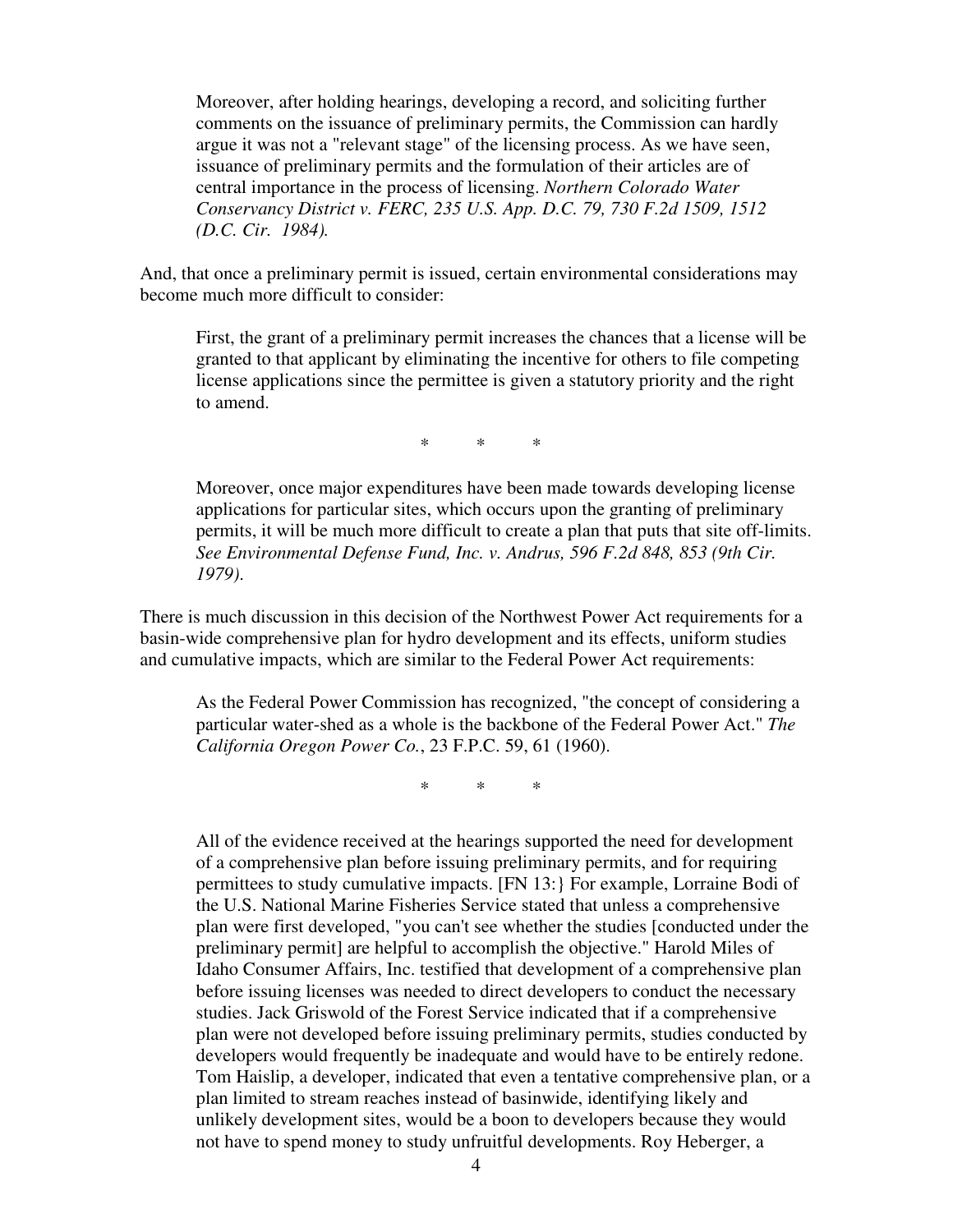biologist with the U.S. Fish and Wildlife Service, testified it would be impossible to designate some proposals as having no adverse impact without first developing a comprehensive plan, and that in his judgment no project's impact could be measured independently from the impacts of other proposed projects.

In a written submission to the Commission, Charles Bennett, Fisheries Biologist for the National Marine Fisheries Service, concluded:

 Data concerning the proposed projects, particularly their individual and cumulative impacts to anadromous fish resources . . . [are necessary]. . . . These information requirements cannot be met if exemptions and preliminary permits are issued on a staggered, caseby-case basis.

The preceding information strongly indicates the need for a consolidated review of all small hydro projects now planned for the Salmon River Basin. [End of FN 13]

Dr. Carl Shuster, who chaired the hearings for the Commission, noted the importance of developing a basin-wide comprehensive plan before issuing preliminary permits. At the conclusion of the hearing Dr. Shuster said: "We agree that you need site-specific information, and you need to assess cumulative impacts, and you need to have a basin plan." No evidence was received suggesting comprehensive planning should be deferred or cumulative impacts need not be studied."

801 F.2d at 1507, 1511.

The Court in NWF et al v. FERC also noted:

As we have said, all of the evidence in the record suggests that some or all of the steps urged by petitioners are necessary if the Commission is to have the information necessary for the discharge of its statutory duty at the licensing stage. The reasons advanced by the Commission for not developing a comprehensive plan, not requiring permittees to conduct studies designed to provide data to measure cumulative impacts, not formulating uniform study guidelines, and not collecting baseline environmental data, have no discernible support in the record. The Commission simply did not mention the extensive and uncontradicted evidence offered by petitioners in support of their requests. "Normally, an agency rule would be arbitrary and capricious if the agency . . . entirely failed [\*\*18] to consider an important aspect of the problem, [or] offered an explanation for its decision that runs counter to the evidence before the agency . . . . " *Motor Vehicle Manufacturers Association v. State Farm Mutual Automobile Insurance Co., 463 U.S. 29, 43, 77 L. Ed. 2d 443, 103 S. Ct. 2856 (1983)*. [FN 16:} *See also Confederated Tribes and Bands of the Yakima Indian Nation v. FERC, 746 F.2d 466, 472 (9th Cir. 1984)* (as amended) ("'The Commission must see to it that the record is complete. The Commission has an affirmative duty to inquire into and consider all relevant facts.'") (quoting *Scenic Hudson Preservation Conference v. FPC, 354 F.2d 608, 620 (2d Cir. 1965))*; *Farmers Union Central Exchange, Inc. v. FERC, 236 U.S. App. D.C. 203, 734 F.2d 1486, 1499 (D.C. Cir. 1984)* (as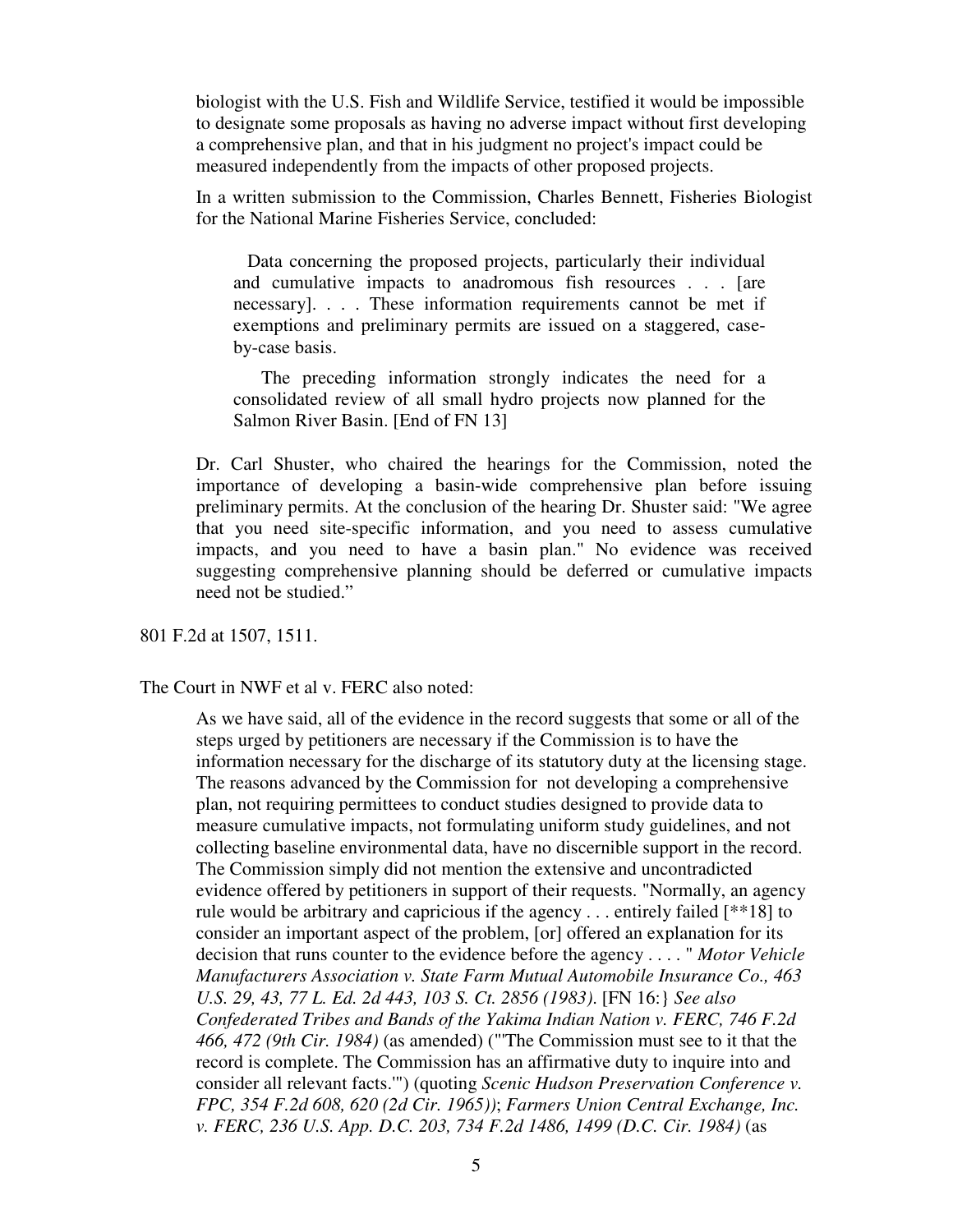amended) (court "must conduct a 'searching and careful' inquiry into the record in order to assure itself that the agency has examined the relevant data and articulated a reasoned explanation for its action including a 'rational connection between the facts found and the choice made.'") (quoting in part *Burlington Truck Lines, Inc. v. United States, 371 U.S. 156, 168, 9 L. Ed. 2d 207, 83 S. Ct. 239 (1962))*.

801 F.2d at 1512.

While the court did not hold that a comprehensive plan, uniform studies and consideration of cumulative impacts must take place prior to the issuance of a preliminary permit, the court did hold:

the Commission's decision to reject these options is not sustainable on the present record. [FN 17] The Commission relies on *Appomattox River Water Authority v. FERC, 736 F.2d 1000, 1004 (4th Cir. 1984)*; *City of Dothan v. FERC, 221 U.S. App. D.C. 385, 684 F.2d 159 (D.C. Cir. 1982)*; and *Delaware River Basin Commission v. FERC, 680 F.2d 16 (3d Cir. 1982)*, for the proposition that the Commission is vested with authority to determine whether to conduct the detailed and sophisticated analyses required by the Federal Power Act at the licensing stage or at some earlier time. We do not dispute this proposition. We hold only that such a decision must be based upon stated reasons supported by the record.

801 F.2d at 1512.

The position of Friends of Merrymeeting Bay is that Maine Tidal Energy proposes to utilize between 50 and 100% of the water column in the most sensitive and vital area of the entire Kennebec system with new and untested generating technology. The project consisting of a field of "underwater windmills" *may* be appropriate in a broader reach of river but simply does not pass the straight-face test here, if fisheries are to be given any weight, let alone "equal consideration" as required by law.

In issuing the preliminary permit for the proposed project, there is no apparent consideration by the Commission of cumulative impacts from the addition of this project to existing dams on the river [already rife with turbine mortality and problematic fish passage issues], there is no apparent discussion of how the project fits in with the existing meager comprehensive plan for hydro power and fisheries on the river and there is no uniform standard or expectations set forth for baseline studies to be conducted. Issuance of a preliminary permit for this proposed project indeed begs the question: Can there ever be a proposed project so incompatible with resource values [particularly considering equal consideration is required] that FERC would deny a preliminary permit from the outset and what might that look like?

#### 2. *The preliminary permit is confusing and ambiguous.*

There is also a good deal of confusion regarding the permit and scope of proposed work. FOMB, Maine DOC and USFWS are among the interveners who believed that field work including construction could be conducted within the time period and scope of the preliminary permit as described on the applicant's schedule of activities. NOAA Fisheries